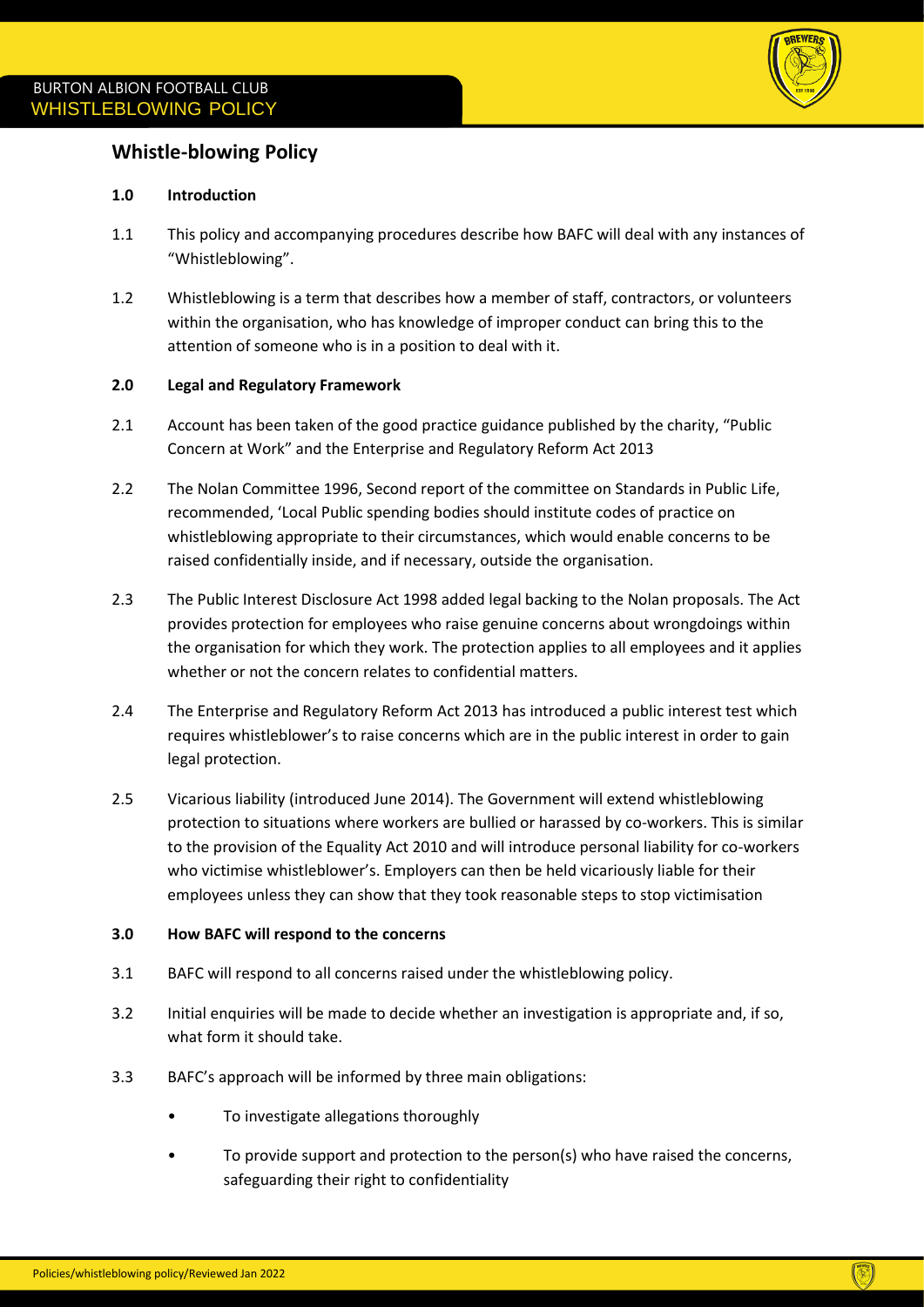

- To act in the public interest
- 3.4 If concerns or allegations fall within the scope of other procedures (for example grievance or discrimination issues) they will normally be considered under the relevant procedures.
- 3.5 The person who has raised the concern will be sent a letter to acknowledge their concerns, and this will be carried out within 10 working days of a concern being raised. Their letter will
	- Acknowledge that the concern has been received
	- Indicate how the organisation intends to deal with it
	- Give an estimate of how long it will take to give a final response
	- State whether further investigations will take place and, if not, why not.
- 3.6 During the course of the investigations, contact with the person who has raised the concern will depend on the nature of the concern raised. It may be necessary to seek further information.
- 3.7 BAFC will do whatever it can to minimise any difficulties the individuals may face as a result of raising a concern. For instance, if someone is required to give evidence in criminal or disciplinary proceedings, arrangements will be made to enable individuals to receive advice about the procedures.
- 3.8 Subject to any legal constraints, BAFC will inform the person who has raised the concern of the outcome of any investigations.

## **4.0 Guidance for staff who are notified of concerns**

4.1 When approached by a person raising a concern you should consider whether you have any conflict of interest. If so, you should suggest a more relevant person to speak to and also advise the person of the initial contact.

The confidentiality of the person raising the concern must be respected. At the same time it is important to advise them to speak up if the matter is to be dealt with properly.

- 4.3 It is important to be mindful of legitimate concerns the whistle-blower may have about their safety or career.
- 4.4 Ensure that the whistle-blower is aware that raising unfounded allegations maliciously or frivolously is a disciplinary matter.
- 4.5 Offer to report back on the outcome of any investigation and where possible on the action that is proposed.
- 4.6 Notify an HR Representative hr@burtonalbionfc.co.uk and agree the nature and range of the investigation. If the concerns relate to a member of Senior Staff contact a Director or Senior Manager or another member of the club for advice about how to proceed.
- 4.7 Deterring staff from raising a concern about malpractice is a disciplinary offence.

#### **5.0 Sources of Advice for BAFC Employees**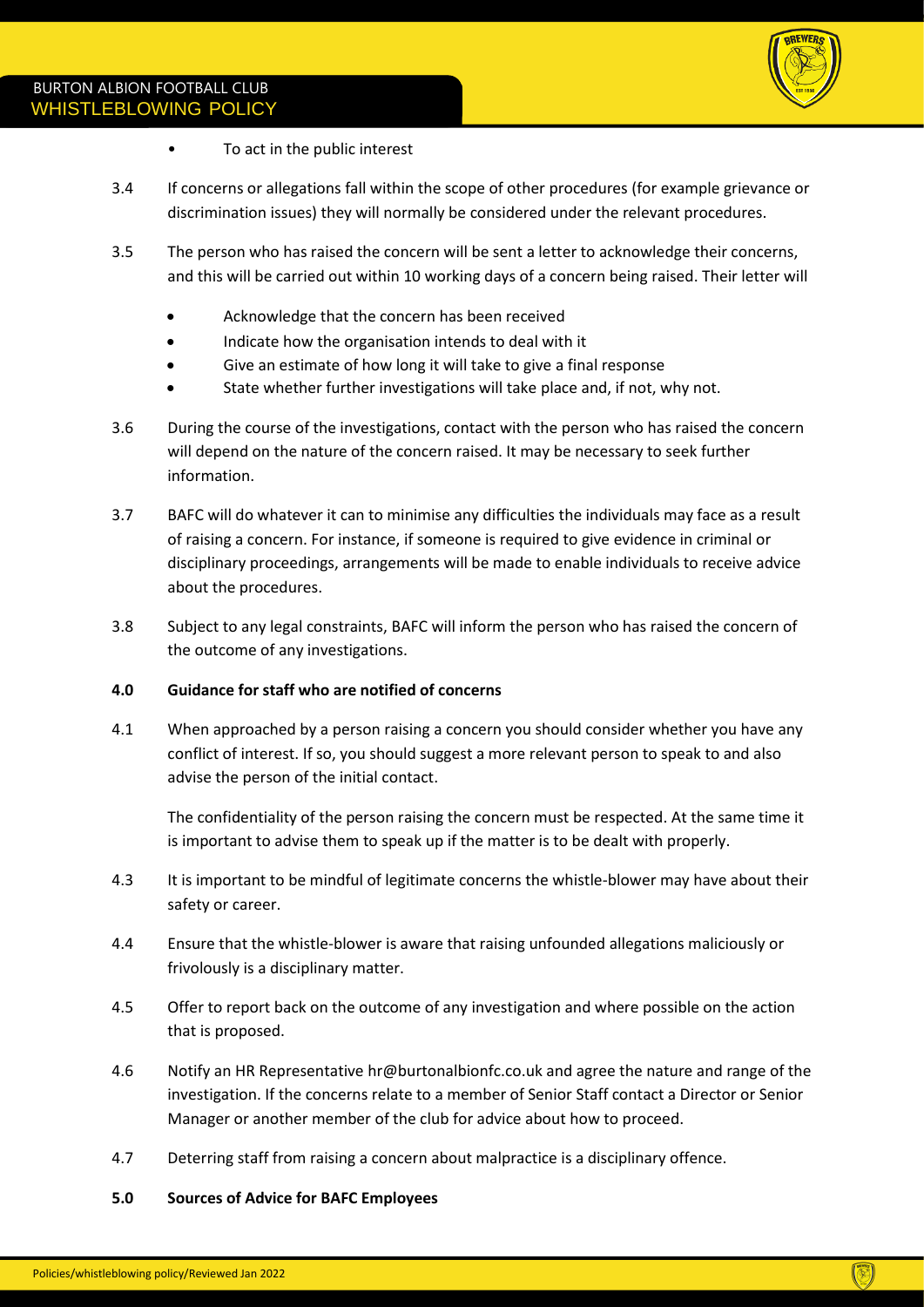

Refer to 10.1 of the policy document

#### **6.0 Whistle-blowing procedures**

- 6.1 BAFC has adopted procedures related to the Whistle-blowing policy for staff. The procedures are attached to this policy and they provide guidance about
	- How the concern should be reported
	- How BAFC will respond to the concerns raised
	- How staff who are notified of concerns should respond

#### **7.0 Promoting awareness of the Whistleblowing Policy**

7.1 The whistle blowing policy will be brought to the attention of all staff during their induction and periodically at staff briefings and board meetings. The policy shall be made available for all staff through the Company Handbook and relevant updates and amendments

#### **8.0 Responsibility for dealing with Investigations**

- 8.1 The Senior Manager/HR Representative shall be advised of any concerns notified under this policy and the outcome of any investigations conducted, unless there are reasons why this would not be appropriate
- 8.2 Investigations of any concerns notified will normally be carried out by a Senior Manager/HR Representative, or others agreed by the club, as soon as the matter is first reported.
- 8.3 Staff who feel they cannot raise concerns within the staff structure can contact a Senior Member of Staff, a Director or the Club's Sports Chaplain.
- 8.4 Depending on the nature of the concerns raised, it may be referred to third parties for investigation, for example the police or other outside advisories

#### **9.0 Harassment and Victimisation**

9.1 It is recognised that whistleblowing can be very difficult, not least because of the fear of reprisals from those responsible for the malpractice. BAFC will not tolerate harassment or victimisation and will deal with the matter through its disciplinary procedures. In no circumstances will any employees raising legitimate concerns by following these procedures be penalised in any way for doing so. Dismissal of a member of staff who has made a protected disclosure under the whistleblowing policy will be automatically classed as an unfair dismissal. Equally, abusing this process by raising unfounded or malicious allegations is a serious disciplinary matter.

## **10.0 Sources of further advice**

10.1 Support and independent advice is available from a charitable organisation called Public Concern at Work. You can contact Public Concern at Work as follows: Further information If you want to learn more about the Code of Practice and how Public Concern at Work can help you contact services@pcaw.org.uk or 020 3117 2520. The report of the Whistleblowing Commission can be found at: www.pcaw.org.uk/whistleblowing-commission.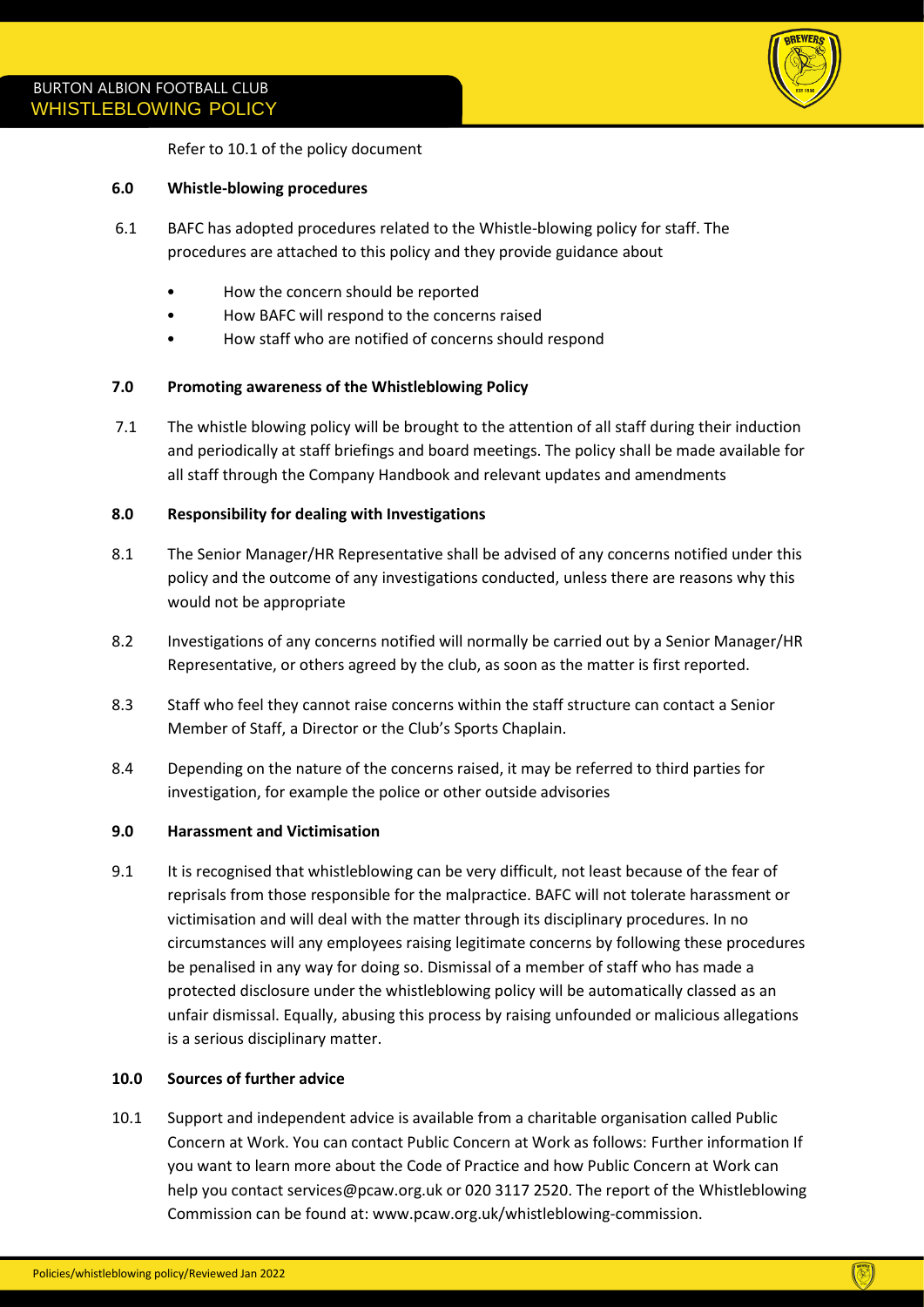

### **Appendix 1**

### **Whistleblowing Procedures**

### **1.0 Procedures for BAFC Employees**

- 1.1 In most cases it should be possible for concerns to be raised with your immediate line manager. If for some reason this is not possible you may raise your concern with another manager, or HR representative, email [hr@burtonalbionfc.co.uk](mailto:hr@burtonalbionfc.co.uk) or call 01283 565938
- 1.2 Concerns may be raised either verbally or in writing. You will need to give details of names, dates and occurrences and your particular concern about the situation.
- 1.3 Contact with an external agency to express concerns is best regarded as an option of last resort. However, it is recognised that there may be exceptional circumstances where concerns could merit immediate referral to the Charity Commission or the Police.
- 1.4 Malicious or frivolous allegations

Anyone who abuses the procedure by making malicious or frivolous allegations or for theory own personal gain will be subject to disciplinary action.

If you make an allegation in good faith but it is not confirmed by subsequent investigation, no action will be taken against you.

1.5 Anonymous allegations

You are encouraged to put your name to your allegation where possible. Anonymous allegations may still be investigated but it may be more difficult for the organisation to investigate them fully.

#### **2.0 How BAFC will respond to the concerns**

- 2.1 BAFC will respond to all concerns raised under the whistleblowing policy.
- 2.2 Initial enquiries will be made to decide whether an investigation is appropriate and, if so, what form it should take.
- 2.3 BAFC's approach will be informed by three main obligations:
	- To investigate allegations thoroughly
	- To provide support and protection to the person(s) who have raised the concerns, safeguarding their right to confidentiality
	- To act in the public interest
- 2.4 If concerns or allegations fall within the scope of other procedures (for example grievance or discrimination issues) they will normally be considered under the relevant procedures.
- 2.5 A senior member of staff or HR representative will write to the person who has raised the concern. They will do this within 10 working days of a concern being raised. Their letter will